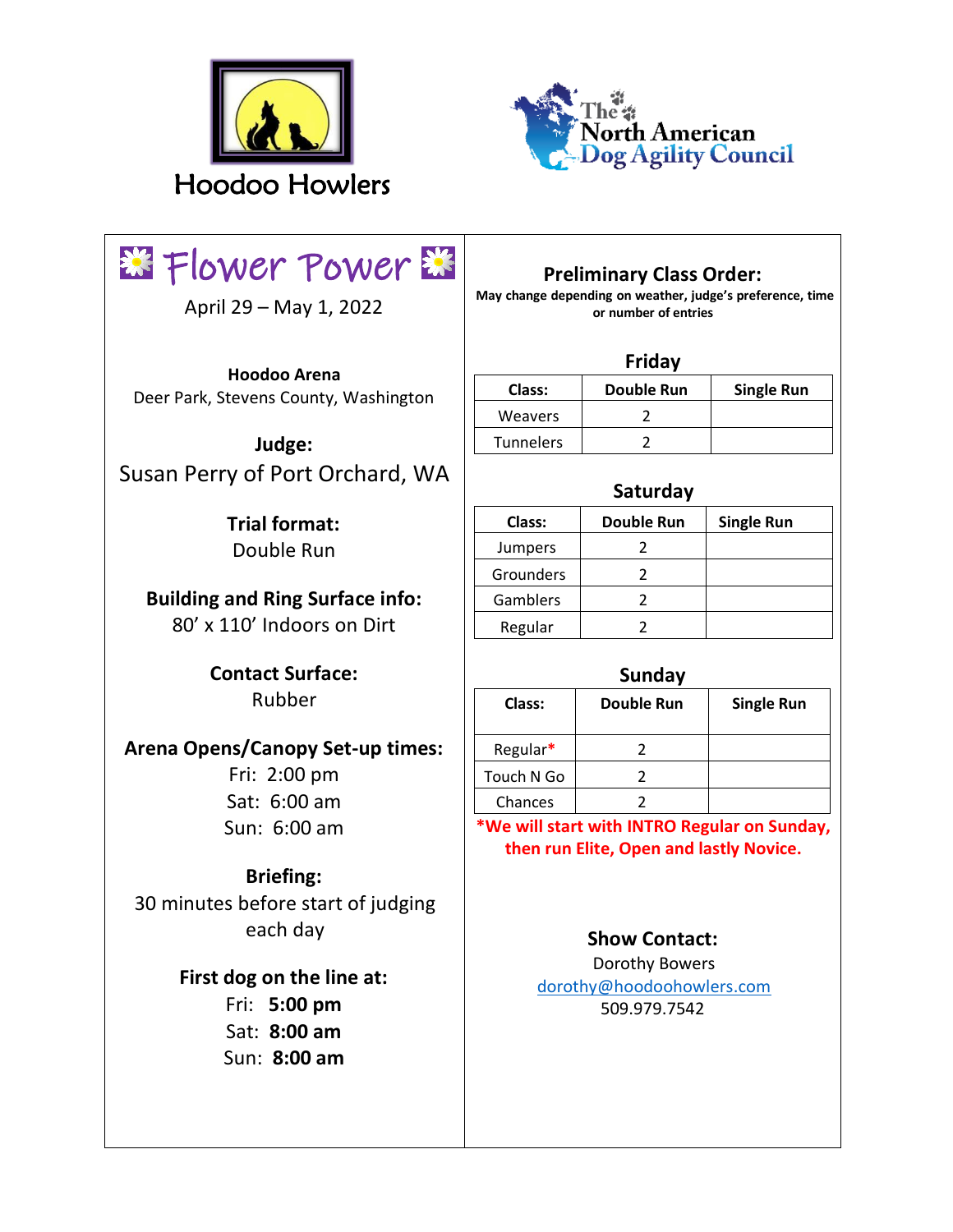#### **Entries Open:**

When premium is posted to [http://www.hoodoohowlers.com](http://www.hoodoohowlers.com/)

#### **Entries Close:**

Upon filling. Day-of-Show entries accepted if entry limit is not met; please refer to Day-of-Show Entries below.

## **Crating available:**

Indoor crating will be allowed; weather permitting, rollup doors will be left open during the trial for increased air circulation. Car crating and canopy-crating are also options.

#### **Entry Limits:**

500 runs per day

#### **Move ups:**

Move-ups will be accepted until 1 hour after the last class of the day before the move-up. Please notify the trial secretary in writing of all move-ups ASAP. Email or text notifications are acceptable.

## **Day-of-Show Entries:**

Day-of-Show entries will only be accepted if entry limits are not met.

## **Refunds:**

Dogs may be withdrawn from one or more classes and receive a full refund provided written notification is given to the trial secretary by 9 pm on the Saturday one week prior to the trial.After that date, refunds will only be granted for bitches in heat, ill/injured dogs or handlers, and otherwise ineligible dogs/handlers. In such cases, a refund of entry fees, less \$4.00 per run to cover secretary, recording, & judges fees, will be returned provided the trial secretary is given written notification prior to the beginning of judging for the day.

## **Show Committee**

Dorothy Bowers, Trial Chair Dorothy Bowers, Trial Secretary

## **Confirmations:**

Confirmations will be sent approximately 3 weeks before the trial. Confirmations for new entries will be sent weekly. Handlers will receive only one confirmation unless there are changes to your initial entry.

## **Food info:**

No meals will be provided. There are several restaurants located within 5 miles of the trial site.

## **Volunteer info:**

Please volunteer to help at the trial!

Volunteer positions include: Scribe, Timer, Gate Steward, Leash Runner, Course Builder, Ring Steward, Ribbon Steward.

## **Awards and Ribbons:**

Placement ribbons will be awarded to 4th place in each jump height for each class, in each category, except Chances, which is a pass/fail class. A purple qualifying ribbon shall be given for each qualifying round in each class.

Title ribbons will be available for each title completed at this trial.

A rosette will be awarded to any dog earning their NATCH at the trial as long as at least 70% of the points from each Elite level class composing the title were earned at a NADAC trial (ie, no more than 30% from video-taped runs) AND the dog was entered in at least 3 Hoodoo Howlers' trials in the last 18 months. If you don't meet these requirements but would like a rosette, you may purchase one at cost. Please notify the trial secretary at least two weeks before the trial if you expect to earn a NATCH at this trial.

# **Equipment info:**

The following obstacles may be used: open tunnel, winged jumps, non-winged jumps, matted A-frame, matted dog walk, weave poles (24" spacing), barrels and hoops.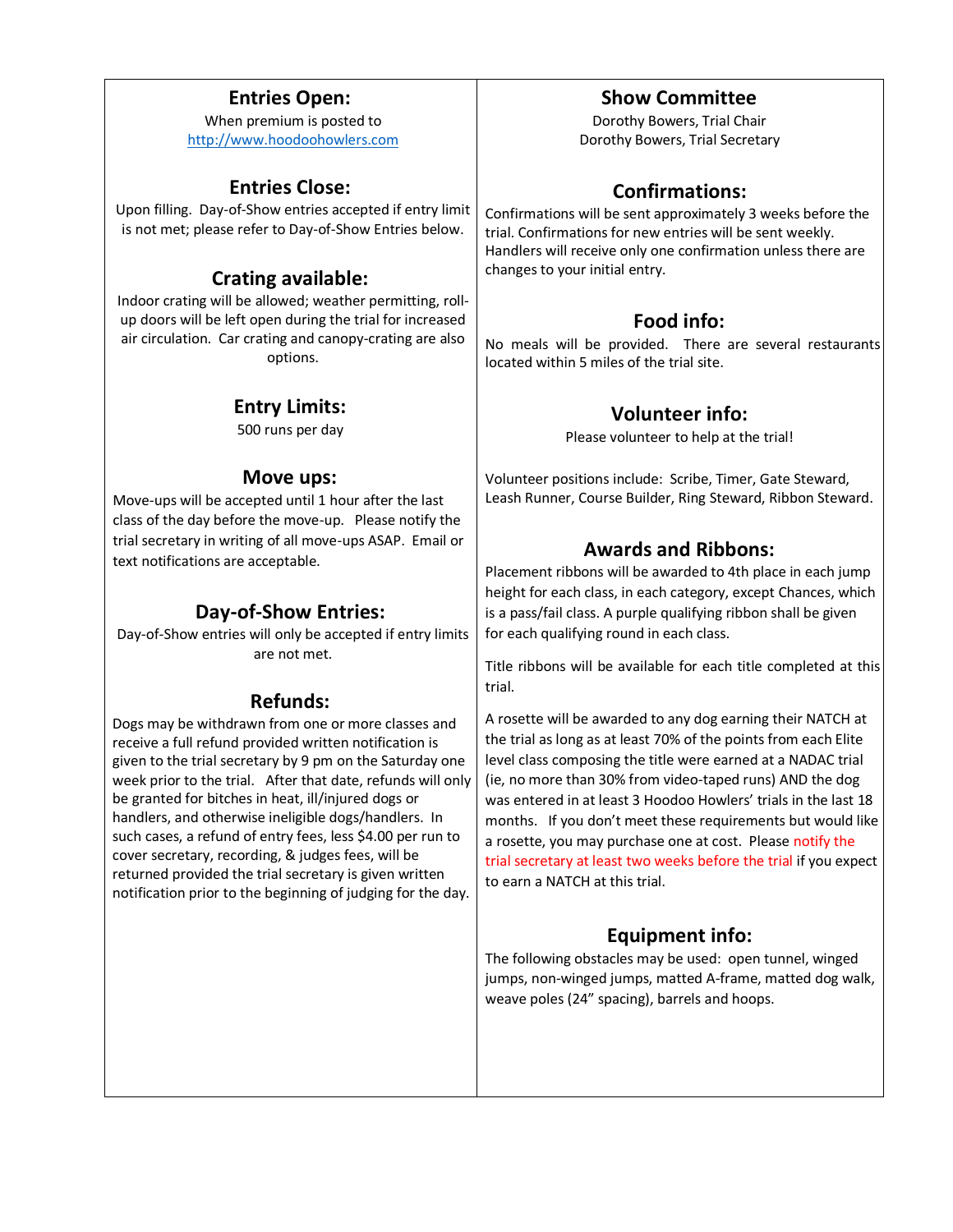## **Jump Height Info:**

#### MEASURING

Measurement forms may be obtained at:

<https://www.nadac.com/WPsite/wp-content/uploads/2021/06/Permanent-Height-Card-form-6.4.21.pdf>

#### **Dogs which require measuring:**

Dogs in the Proficient Category, Novice, Open or Elite jumping 4", 8", 12" or 16"

#### **Dogs which do not need to be measured:**

Dogs jumping 16" in the Veteran or Junior Handler Division Dogs jumping 20" Dogs in the Skilled Category Dogs with a permanent height card Dogs listed on the Height Exemption List

#### **JUMP HEIGHTS**

There are four Standard Division-Proficient jump heights: 8", 12", 16", and 20". There are four Standard Division-Skilled jump heights: 4", 8", 12", and 16". There are four jump heights for the Veterans and Junior Handler divisions: 4", 8", 12", and 16". Please see the NADAC Rulebook for the full jump height table

## **Brief Summary of Rules:**

Please refer to [www.nadac.com](http://www.nadac.com/) for a full explanation of all NADAC rules and up to date information.

- Please note that NADAC trials should provide a safe and fun environment for both exhibitors and their dogs.
- Aggressive dogs will not be tolerated and will be excused from the trial.
- The show committee has the right to refuse any entry. Anyone not currently in good standing with NADAC will not be allowed to enter this trial.
- Exhibitors, through submission of entry, acknowledge that they are knowledgeable of NADAC rules and regulations, and agree to abide by all rules in effect at the time of this trial.
- No entry fee will be refunded if the trial cannot open or be completed by reasons of riots, civil disturbances, fire, acts of God, public emergency, an act of a public enemy, or any other cause beyond the control of the organizing committee.
- Checks not honored by the bank do not constitute a valid entry fee. There will be a \$25.00 service charge for bank returned checks.
- Dog must be registered and have a valid registration number before entries will be accepted. <https://www.nadac.com/register-your-dog/> A copy of the current Exhibitors Handbook may be downloaded free from the NADAC web site: www.nadac.com
- Bitches in heat, lame, or blind dogs are ineligible for entry, as is any dog with a deformity which may cause a judge to not be able to reasonably assess the dog's ability to function and perform agility obstacles safely, and in a manner that is in the best interest, health and welfare of the dog.
- No food, clickers, or other aids or devices shall be permitted on the course or within 10 feet of the ring. Food or a small non-audible toy can be in a secure container (ziplock bag is acceptable) in your pocket during your run but it cannot be used during your run, nor can you indicate to the dog it is there. All handlers may bring a non-audible toy into the ring for training purposes. They cannot earn a Qualifying score and must declare to the judge they are training before they commence their run. Please read the Exhibitor's Handbook for more information about toys and training in the ring.
- The sponsoring clubs will not be responsible for the loss or damage to any dog exhibited, or for the possessions of any exhibitor whether the result be accident or other cause. It is distinctly understood that every dog at this event is in the care and control of his owner or handler during the entire time the dog is on the show premises.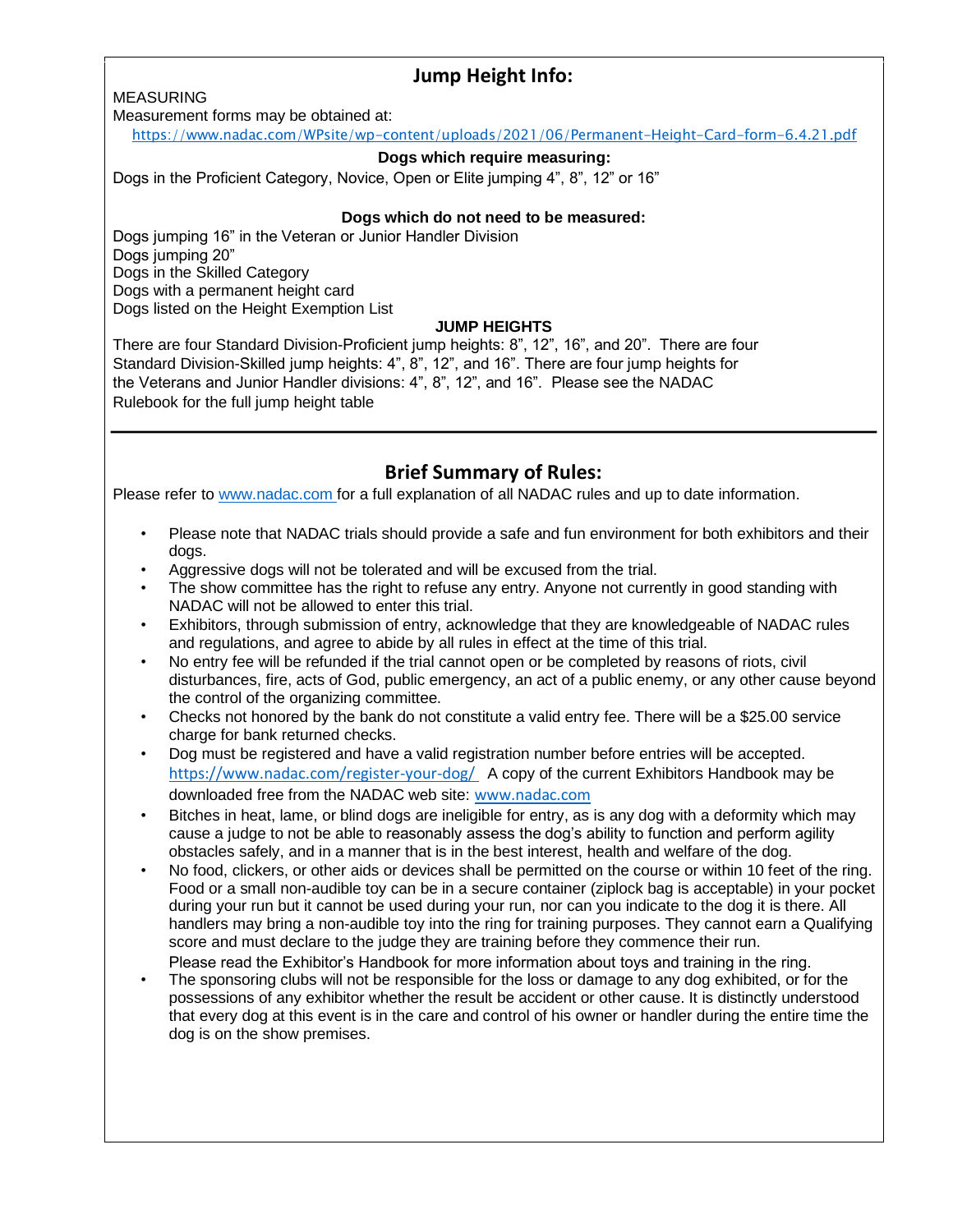#### **Hoodoo Howlers' Flower Power April 29 – May 1, 2022 Hoodoo Arena, Deer Park, WA**

| Make Checks Payable to: Hoodoo Howlers<br><b>ENTRY FEES WILL BE DEPOSITED UPON RECEIPT</b><br>\$25 service charge for bank-returned checks |       |                   |  |               |   |      |                      | Send entries to:<br>Dorothy Bowers, Trial Secretary<br>PO Box 3128<br>Deer Park, WA 99006<br>Attn: Hoodoo Howlers |                                     |                          |                    |  |              |  |                                                                                                                                                                        |  |  |
|--------------------------------------------------------------------------------------------------------------------------------------------|-------|-------------------|--|---------------|---|------|----------------------|-------------------------------------------------------------------------------------------------------------------|-------------------------------------|--------------------------|--------------------|--|--------------|--|------------------------------------------------------------------------------------------------------------------------------------------------------------------------|--|--|
|                                                                                                                                            |       |                   |  |               |   |      |                      |                                                                                                                   |                                     |                          |                    |  |              |  |                                                                                                                                                                        |  |  |
| Owner<br>Name                                                                                                                              |       |                   |  |               |   |      |                      |                                                                                                                   | <b>Dog</b><br><b>Call Name</b>      |                          |                    |  |              |  |                                                                                                                                                                        |  |  |
|                                                                                                                                            |       |                   |  |               |   |      |                      |                                                                                                                   |                                     |                          |                    |  |              |  |                                                                                                                                                                        |  |  |
| <b>Address</b>                                                                                                                             |       |                   |  |               |   |      |                      |                                                                                                                   | <b>NADAC Reg #</b>                  |                          |                    |  |              |  |                                                                                                                                                                        |  |  |
| City/State/Zip                                                                                                                             |       |                   |  |               |   |      |                      | Date of Birth                                                                                                     |                                     |                          |                    |  |              |  |                                                                                                                                                                        |  |  |
|                                                                                                                                            |       |                   |  |               |   |      |                      |                                                                                                                   |                                     |                          |                    |  |              |  |                                                                                                                                                                        |  |  |
| Phone                                                                                                                                      |       |                   |  |               |   |      |                      |                                                                                                                   |                                     | <b>Height at Withers</b> |                    |  |              |  |                                                                                                                                                                        |  |  |
| Email                                                                                                                                      |       |                   |  |               |   |      |                      |                                                                                                                   |                                     |                          |                    |  | <b>Breed</b> |  |                                                                                                                                                                        |  |  |
| Handler, If not owner                                                                                                                      |       |                   |  |               |   |      |                      |                                                                                                                   | <b>Emergency Contact Name/Phone</b> |                          |                    |  |              |  |                                                                                                                                                                        |  |  |
|                                                                                                                                            |       |                   |  |               |   |      |                      |                                                                                                                   |                                     |                          |                    |  |              |  | PLEASE INCLUDE A COPY OF YOUR DOG'S HEIGHT CARD IF YOU DO NOT HAVE ONE ON FILE.                                                                                        |  |  |
| <b>CATEGORY:</b>                                                                                                                           |       | <b>PROFICIENT</b> |  |               |   |      | SKILLED <sup>[</sup> |                                                                                                                   |                                     |                          |                    |  |              |  |                                                                                                                                                                        |  |  |
| <b>DIVISION:</b>                                                                                                                           |       | <b>STANDARD</b>   |  | $\perp$       |   |      |                      | VET DOG $\Box$                                                                                                    |                                     |                          | <b>VET HANDLER</b> |  |              |  | <b>JUNIOR HANDLER</b>                                                                                                                                                  |  |  |
| I WANT MY DOG TO JUMP:                                                                                                                     |       |                   |  |               | 4 |      |                      | 8                                                                                                                 |                                     | 12                       | 16                 |  | 20           |  |                                                                                                                                                                        |  |  |
| <b>Class</b>                                                                                                                               | Level |                   |  |               |   |      |                      |                                                                                                                   |                                     |                          | Day                |  |              |  |                                                                                                                                                                        |  |  |
|                                                                                                                                            |       | Intro             |  | <b>Novice</b> |   | Open |                      | <b>Elite</b>                                                                                                      |                                     |                          | Friday             |  | Saturday     |  | <b>Sunday</b>                                                                                                                                                          |  |  |
| <b>Weavers</b>                                                                                                                             |       |                   |  |               |   |      |                      |                                                                                                                   |                                     | Rd 1                     | Rd2                |  |              |  |                                                                                                                                                                        |  |  |
| <b>Tunnelers</b>                                                                                                                           |       |                   |  |               |   |      |                      |                                                                                                                   |                                     | Rd 1                     | Rd2                |  |              |  |                                                                                                                                                                        |  |  |
| <b>Jumpers</b>                                                                                                                             |       |                   |  |               |   |      |                      |                                                                                                                   |                                     |                          |                    |  | Rd 2<br>Rd 1 |  |                                                                                                                                                                        |  |  |
| <b>Grounders</b>                                                                                                                           |       |                   |  |               |   |      |                      |                                                                                                                   |                                     |                          |                    |  | Rd 2<br>Rd 1 |  |                                                                                                                                                                        |  |  |
| <b>Gamblers</b>                                                                                                                            |       |                   |  |               |   |      |                      |                                                                                                                   |                                     |                          |                    |  | Rd 2<br>Rd 1 |  |                                                                                                                                                                        |  |  |
| Regular                                                                                                                                    |       |                   |  |               |   |      |                      |                                                                                                                   |                                     |                          |                    |  | Rd2<br>Rd 1  |  | Rd 2<br>Rd 1                                                                                                                                                           |  |  |
| <b>Touch n Go</b>                                                                                                                          |       |                   |  |               |   |      |                      |                                                                                                                   |                                     |                          |                    |  |              |  | Rd 1<br>Rd 2                                                                                                                                                           |  |  |
| <b>Chances</b>                                                                                                                             |       |                   |  |               |   |      |                      |                                                                                                                   |                                     |                          |                    |  |              |  | Rd 2<br>Rd 1                                                                                                                                                           |  |  |
|                                                                                                                                            |       |                   |  |               |   |      |                      |                                                                                                                   |                                     |                          |                    |  |              |  | In consideration of the acceptance of this entry, I/we certify that I/we have knowledge of, and are familiar with, and agree to abide by, the Rules and Regulations of |  |  |

NADAC in effect at the time of this trial, and by any additional rules and regulations as approved by NADAC for this trial. I/we certify that the dog entered is not a hazard to persons or other dogs. I/we further agree to be bound by the "Agreement" printed on page 5 of this premium

| Entry Fees postmarked on or before April 23, 2022: |  |                                                                                                                           |  |  |  |  |  |  |  |  |
|----------------------------------------------------|--|---------------------------------------------------------------------------------------------------------------------------|--|--|--|--|--|--|--|--|
| \$12.00 per run                                    |  |                                                                                                                           |  |  |  |  |  |  |  |  |
| \$13.00 per run                                    |  | $=$ \$                                                                                                                    |  |  |  |  |  |  |  |  |
| \$15.00 per run                                    |  |                                                                                                                           |  |  |  |  |  |  |  |  |
| \$5.00 per run                                     |  |                                                                                                                           |  |  |  |  |  |  |  |  |
| \$10.00 per night                                  |  | $=$ \$                                                                                                                    |  |  |  |  |  |  |  |  |
|                                                    |  | $=$ \$                                                                                                                    |  |  |  |  |  |  |  |  |
| <b>Owner/Exhibitor:</b>                            |  |                                                                                                                           |  |  |  |  |  |  |  |  |
| Parent or Legal Guardian of Junior Handler         |  |                                                                                                                           |  |  |  |  |  |  |  |  |
|                                                    |  | <b>NO EXCEPTIONS</b><br><b>Number of Runs</b><br>Entered (this dog)<br>+ Check (payable to HOODOO HOWLERS) + Cash<br>Date |  |  |  |  |  |  |  |  |

Names of additional attendees (please submit signed COVID release): \_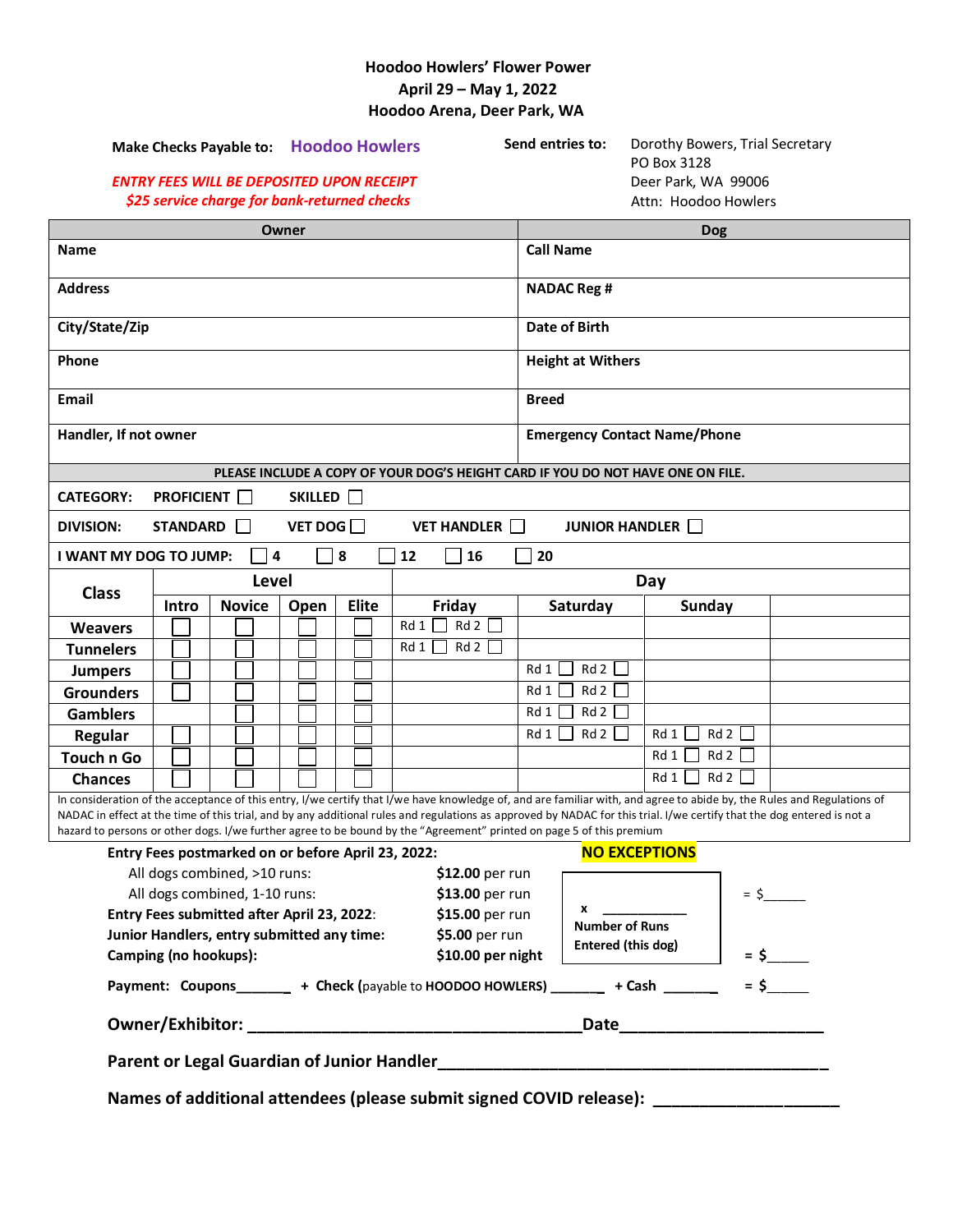#### **AGREEMENT**

The person who signs this agreement represents that he/she is authorized to enter into this agreement on behalf of both exhibitor and the owner of entered dog. In consideration of acceptance of this entry:

1.1. As used here "NADAC" means the North American Dog Agility Council, LLC, its members, officers, directors, employees, show chairs, show committees and agents.

#### **1.2. Exhibitor/owner agrees to abide by the rules and regulations of NADAC and any other rules and regulations appearing in the premium for this event.**

1.3. Exhibitor/owner certify that the entered dog is not a hazard to persons, dogs or property and that the entered dog's rabies vaccination is current in accordance with the requirement of the state in which the dog resides.

1.4. Exhibitor/owner acknowledge all hazards presented by the event and the event premises, including, but not limited to, the condition of the surface, restrooms, lighting, security measures or lack of, electrical appliances, fittings, show rings, parking areas and the presence of unfamiliar animals and people; exhibitor and owner assume the risk of any harm arising from these.

1.5. Exhibitor/owner releases NADAC (including its respective officers, directors, employees, and members), Hoodoo Howlers (including its officers, directors, members, and event organizing committee), Hoodoo Enterprises, LLC (including its officers, agents, and employees) and Dorothy Bowers and will defend them and hold them harmless from all present and future loss, injury, damage, claims, demands and liabilities involving the entered dog, the event or event premises. Without limiting the generality of the foregoing hold harmless provisions, exhibitor/owner hereby specifically assumes sole responsibility for and agree to indemnify and save the aforementioned parties harmless from any and all loss and expenses (including legal fees) by reason of the liability imposed by law upon any of the aforementioned parties for damages because of bodily injuries, including death, at any time in consequence of my (our) participation in this event, howsoever such injury or death may be caused and whether or not the same may have been caused or may have been alleged to have been caused by negligence of the aforementioned parties or any of their employees or agents or any other persons.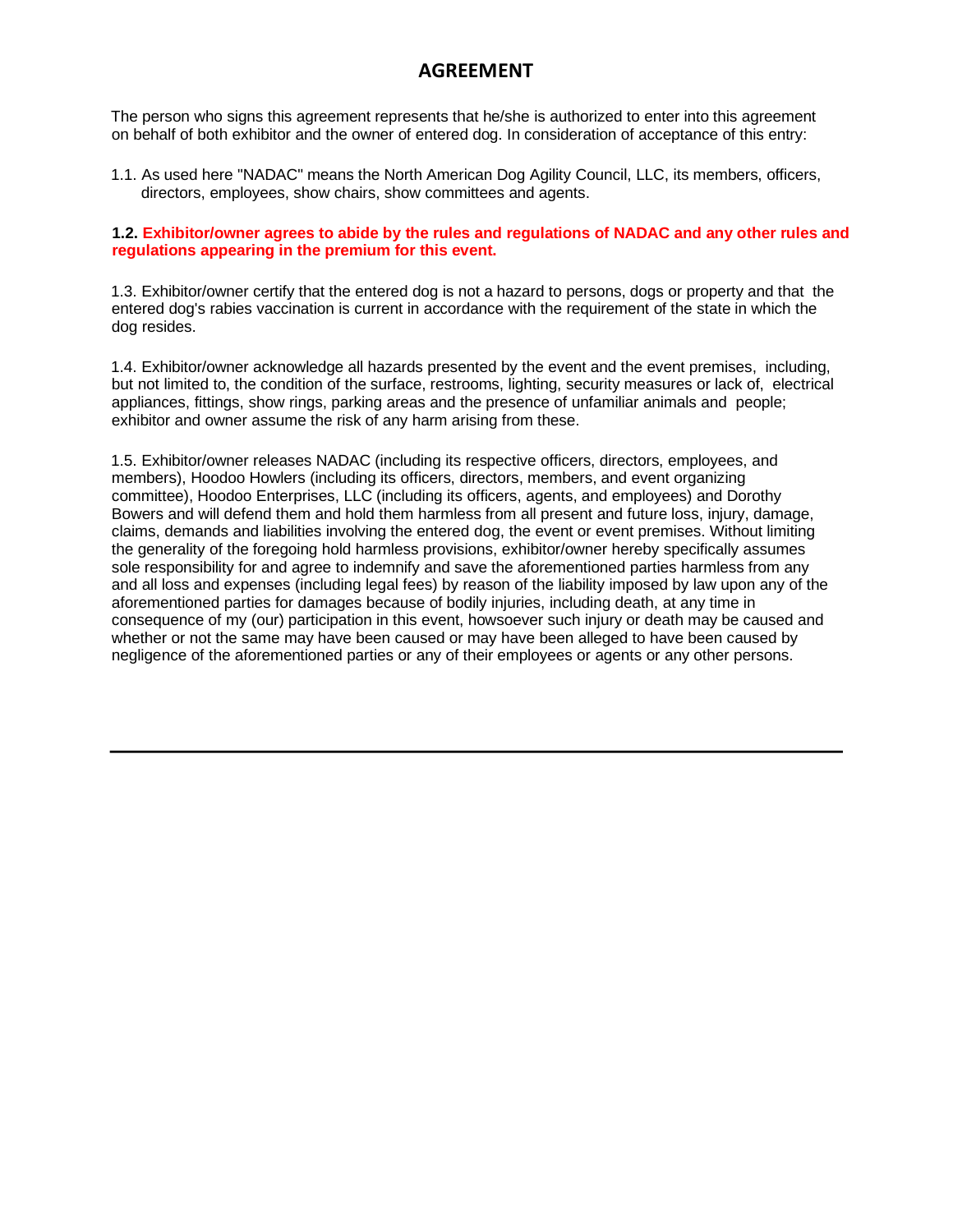#### **ASSUMPTION OF THE RISK AND WAIVER OF LIABILITY RELATING TO CORONAVIRUS/COVID-19**

#### **This Form must be completely filled out by each attendee and participant, including children.**

The novel Coronavirus ("COVID-19") has been declared a worldwide pandemic by the World Health Organization. COVID-19 is extremely contagious and is believed to spread mainly from person-to-person contact. As a result, federal, state, and local governments and federal and state health agencies have recommended social distancing and have, in many locations, prohibited or limited the congregation of groups of people. The North American Dog Agility Council, LLC, (hereinafter "NADAC"), has put in place preventative measures to reduce the spread of COVID19; however, NADAC, cannot guarantee that you will not become infected with COVID-19. Further, attending and/or participating in a NADAC trial could increase your risk of contracting COVID-19.

By signing this document, I acknowledge the contagious nature of COVID-19 and voluntarily assume the risk that I may be exposed to or infected by COVID-19 as a result of attending and/or participating in a NADAC trial and that such exposure or infection may result in personal injury, illness, permanent disability, and death. I understand that the risk of becoming exposed to or infected by COVID-19 at a NADAC trial may result from the actions or inactions of myself or others. I voluntarily agree to assume all of the foregoing risks and accept sole responsibility for my decision to attend and/or participate in a NADAC trial, and any personal injury, disability, illness, death, damage, loss, claim, liability, or expense of any kind, that I may experience or incur in connection with my participation in a NADAC trial.

I hereby release, covenant not to sue, discharge, and hold harmless NADAC, its directors, officers, employees, agents, representatives, volunteers, members, successors, and assigns, local trial hosts, judges, and participants from any and all liabilities, claims, actions, damages, costs or expenses of any kind arising out of or relating to my attendance and/or participation in a NADAC trial. I understand and agree that this Assumption of Risk and Waiver of Liability Relating to Coronavirus/COVID19 covers any claims based on the action or inactions of myself, NADAC, its directors, officers, employees, agents, representatives, volunteers, members, successors, and assigns, local trial hosts, judges, and participants, regardless of whether a COVID-19 infection occurs before, during, or after participation in any NADAC trial.

Dated: \_\_\_\_\_\_\_\_\_\_\_\_\_\_ \_\_\_\_\_\_\_\_\_\_\_\_\_\_\_\_\_\_\_\_\_\_\_\_\_\_\_\_\_\_\_\_\_\_\_\_\_\_\_\_\_\_

Signature

Minor Child Name: \_\_\_\_\_\_\_\_\_\_\_\_\_\_\_\_\_ \_\_\_\_\_\_\_\_\_\_\_\_\_\_\_\_\_\_\_\_\_\_\_\_\_\_\_\_\_\_\_\_\_\_\_\_\_\_\_\_\_\_

(if applicable) Signature Parent/Guardian of Minor Child

\*If more than one child, a separate from must be completed for each child.

Accepted by Local Trial Host:

Signature Local Trial Host Representative

Accepted by NADAC, LLC upon execution.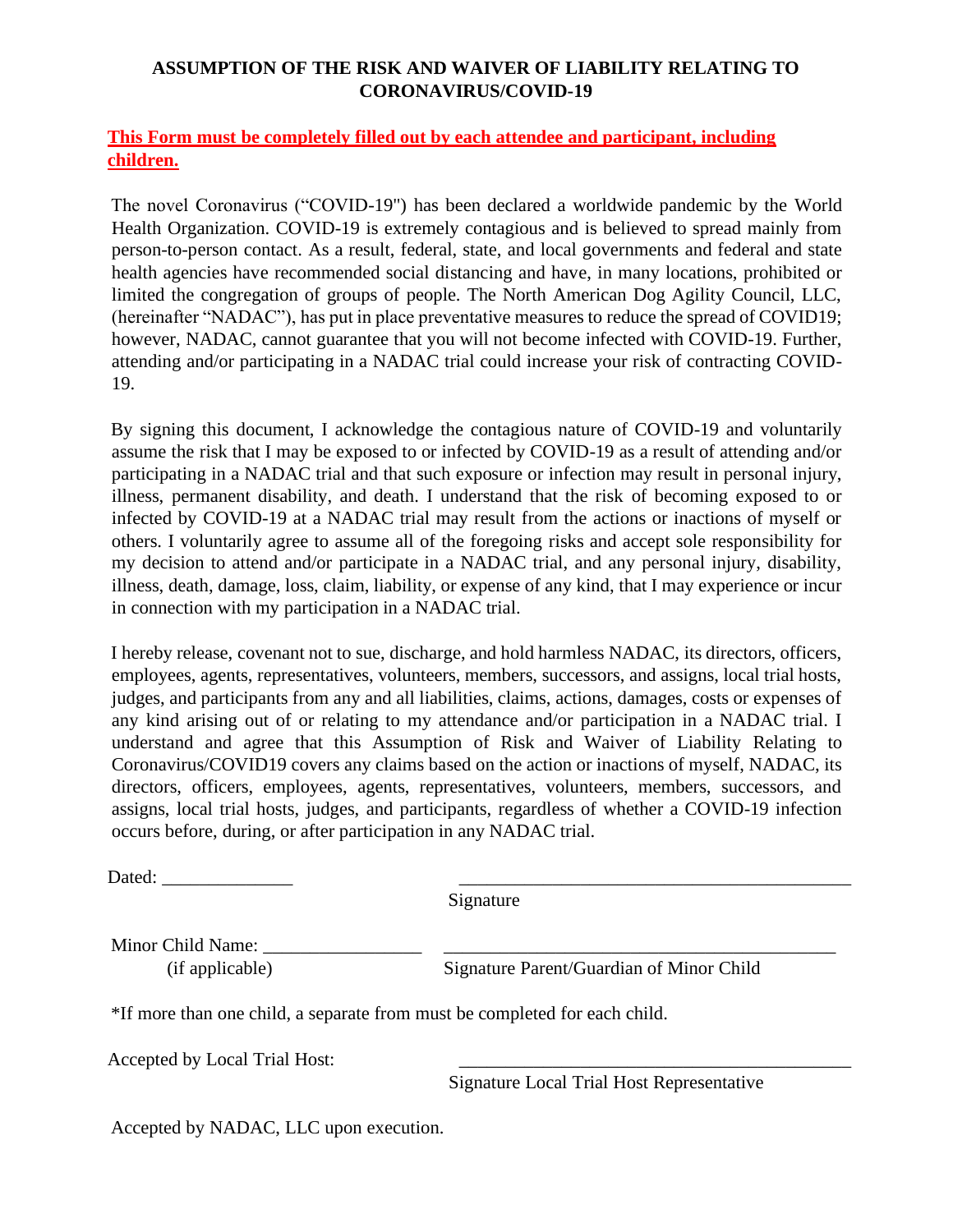#### **Run Pricing info**

Please refer to entry form for fee schedule

#### **Lodging Info and Directions:**

**On-site Camping:** Overnight camping for tent campers and RV's is available for \$10 per night (no hookups).

- **RV Parks:** Spokane RV Resort @ Deer Park Golf Club 1205 N Country Club Dr, Deer Park, WA 1-877-276-1555 Wild Rose RV Park, 23106 N. Hwy 395, Colbert, WA 509-276-8853
- **Motels:** Loon Lake Motel, 3945 Hwy 292, Loon Lake, WA 509-233-2916 Wilderness Inn, 3849 3rd, Loon Lake, WA 509-233-9060

#### **Directions to Hoodoo Arena: 4913 Bittrich-Antler Rd, Deer Park, WA 99006**

**From I-90**: Take the Division Street exit and head north through Spokane on Division/Hwy 395. Continue north on Hwy 395 to Deer Park. After you reach Deer Park, turn left (west) on Monroe at the second roundabout. Go approximately 1 mile to Antler Road. Turn right (west) on Antler Rd. Continue on Antler Road 3.5 miles to the stop sign at Williams Valley Rd, then continue on straight for another ¾ mile. Arena is located on the left (south) side of the road.

**From Newport:** Take Hwy 2 south to Deer Park-Milan Road at the stoplight in Riverside. Turn right (west) on Deer Park-Milan Road and drive to Deer Park. Be sure to note speed limit signs when you enter Deer Park! Continue straight through Deer Park (you are now on Crawford). Cross Hwy 395 at the roundabout and continue (you are now on Monroe Rd) for approximately 1 mile to Antler Road. Turn right (west) on Antler Rd. Continue on Antler Road 3.5 miles to the stop sign at Williams Valley Rd (you are now on Bittrich-Antler Rd), then continue on straight for another ¾ mile. Arena is located on the left (south) side of the road.

**From Colville:** Take Hwy 395 south to Williams Valley Road (midway between MM 185 & 186, across from ministorage and "Owl Fence"). Turn right (west) on Williams Valley Road. After about 3/4 mile, Williams Valley makes a 90 degree turn left (south). Stay on Williams Valley Road heading south for another 3.5 miles to Bittrich-Antler Road. Turn right (west) on Bittrich-Antler Road. Go approximately ¾ mile. Arena is located on the left (south) side of the road at 4913 Bittrich-Antler Rd.

## **Other Trial Information**

**Trial Photography**: Handlers are welcome to take pictures and videos of their dogs at the trial. No flashes are allowed. Photographers wishing to be designated as the Official Trial Photographer to take pictures for sale must be approved by the Trial Chair prior to taking photographs. Only one Official Trial Photographer will be allowed per trial. Official Trial Photographers must respect all handler requests regarding taking photographs of said handler and their dog(s).

**Dogs must be on leash at all times** (except during runs and in the warm-up area).

#### **Please clean up after your dogs. PLEASE DO NOT LET YOUR DOG POTTY ON THE ARENA BUILDING.**

Any spectator or exhibitor whose dogs and/or children create unnecessary disturbances or repeatedly engage in unsafe or disruptive behavior may, at the discretion of the Trial Committee, be asked to leave the show site. In such case, no refund of fees paid will be made.